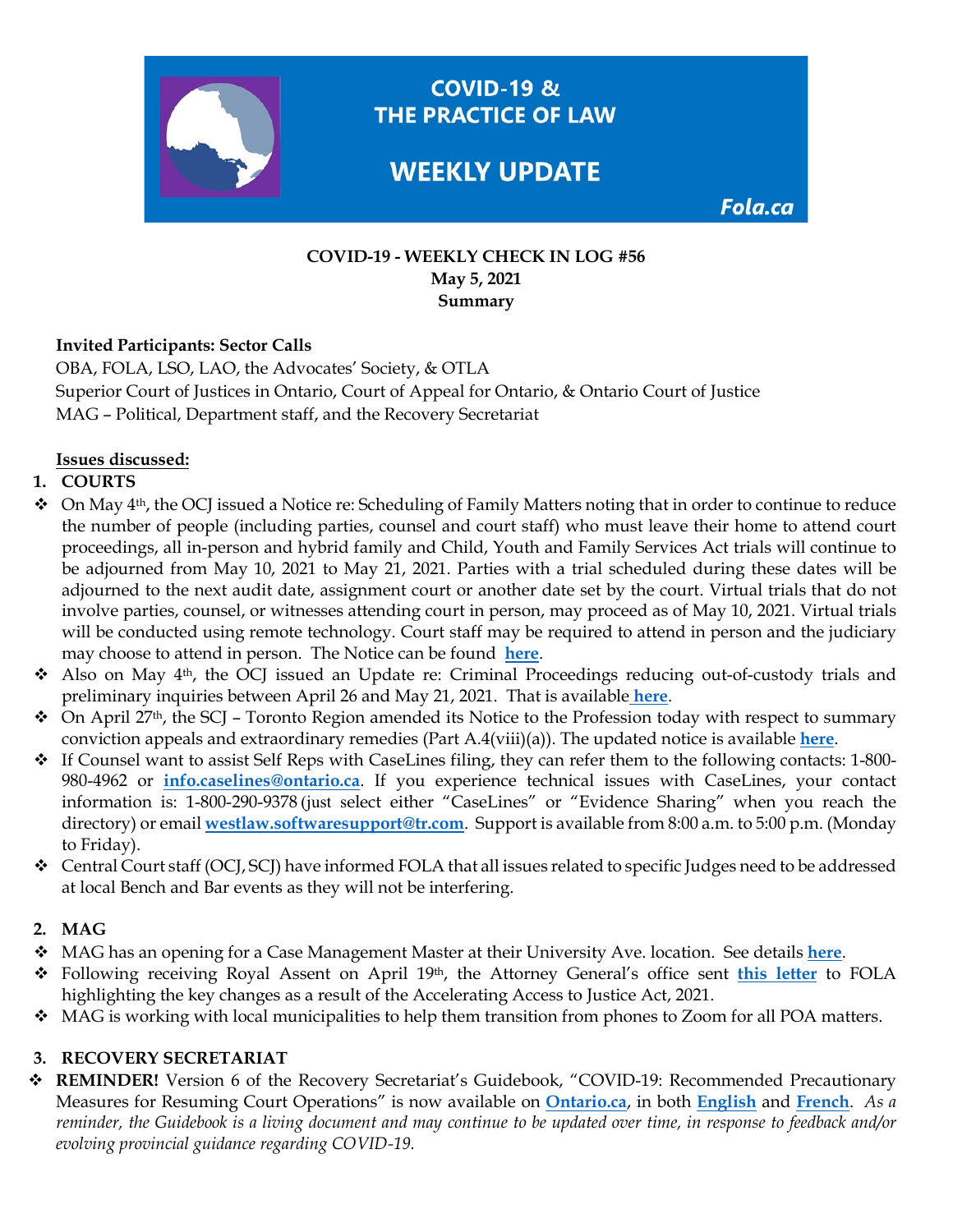- **REMINDER:** Questions about Courthouse operations during COVID-19 can be directed to Samantha Poisson at **[MAGrecoverysecretariat@ontario.ca](mailto:MAGrecoverysecretariat@ontario.ca)**.
- **4. FOLA**
- **LIBRARY ACTION CENTRE:** FOLA has created a **[Law Library Action Centre](https://fola.ca/ont-courthouse-libraries#f9ecb8b0-e86a-4f62-99ea-d553e4832052)** -complete with curated social media posts and some images for you to share. Please take a moment to visit and send a tweet or two. Tag FOLA (@Ont\_Law\_Assoc) and we will share all your Law Library advocacy posts! **[Here's the link](https://fola.ca/ont-courthouse-libraries#f9ecb8b0-e86a-4f62-99ea-d553e4832052)**!
- **SMALL CLAIMS COURT WORKING GROUP – COMMENTS/SUGGESTIONS WELCOME:** Jane Robertson is FOLA's representative on the Small Claims Court Working Group, whose mandate is to assist with formulating revisions to forms and process given the impact of the Covid-19 epidemic on the operations of the Small Claims Court. Jane is welcoming feedback and insight from the perspective of both the practicing bar and the per diem Deputy Judges who practice and preside in the Small Claims Court, Superior Court of Justice, Ontario. Feel free to contact her with suggestions and/or queries that you wish to come to the attention of the Small Claims Court Working Group. Please be advised that while she may not be able to answer your questions directly, she will bring your queries and comments to the attention of the working group. Jane can be reached by email at: **[jajadiver@bellnet.ca](mailto:jajadiver@bellnet.ca)**
- **SURVEY REQUEST RE: THE IMPACT OF COVID-19 ON LEGAL SERVICES IN ONTARIO**: You are invited to participate in a survey on the impact of the COVID-19 pandemic on access to legal services and the legal profession in Ontario. You can access the survey **[here](https://ryersontrsm.ca1.qualtrics.com/jfe/form/SV_cSaaSg2OZyhlq50)**. The survey is part of a research project conducted by Professors Avner Levin and Asher Alkoby from the Lincoln Alexander School of Law at Ryerson University. It is funded by the Law Foundation of Ontario. The survey is anonymous, and it will not collect personal or confidential information about you or your firm.

The purpose of the study is to assess the impact of the COVID-19 pandemic on access to legal services and in particular, how the changing circumstance affected civil law firms, including their key performance indicators, revenue, costs, billing structures, and general impact on firm growth. By understanding the effect of the pandemic on the legal profession, we hope to generate insights that can help inform initiatives designed to improve access to legal services. The survey will take about 10-15 minutes to complete and the deadline to complete it is May 14th. Please contact **[avner.levin@ryerson.ca](mailto:avner.levin@ryerson.ca)** if you have any difficulty accessing the survey or for any other inquiries. Again, you can access the survey **[here](https://ryersontrsm.ca1.qualtrics.com/jfe/form/SV_cSaaSg2OZyhlq50)**.

# **5. THE ADVOCATES' SOCIETY**

 Nominations are now being accepted online for the 2021 Catzman Award for Professionalism and Civility. Applications are encouraged from advocates in all areas of practice from across Ontario and membership in The Advocates' Society is not required. Learn more **[here](https://fola.ca/awards#04826301-f059-4396-b7ab-f3ad948c148c)**.

# **6. LAO**

- **CONSULTATIONS**: Legal Aid Ontario's consultations on the Draft Rules under the Legal Aid Services Act are now open. FOLA encourages you to review the Draft Rules and, if you have any comments, concerns, questions, or suggestions for improvement, please send them to Katie at [katie.robinette@fola.ca](mailto:katie.robinette@fola.ca) for consideration as FOLA will be preparing a formal Submission. The deadline for Submissions to LAO is May 20<sup>th</sup> so please send your comments to FOLA on or before May 15<sup>th</sup>. You can also send your own submission directly to LAO. More information (including a link to the Draft Rules) can be found **[here](https://fola.ca/legal-aid)**.
- **7. LSO**
- **2021 AGM**: The Law Society's Annual General Meeting will take place virtually on Wednesday, May 12 beginning at 5:15 pm. Lawyers and paralegals may participate in the meeting by accessing log-in information that will be made available through the Law Society Portal early this month. A link and any Motions will be available on the AGM webpage **[here](https://lso.ca/about-lso/governance/annual-general-meeting)**.
- **REMINDER**: The LSO is hosting a Mental Health Summit from May 19-20. Learn more and register **[here](https://store.lso.ca/mental-health-for-legal-professionals-summit)**.
- **CONTINGENCY FEES REFORMS:** A reminder that on July 1, 2021, amendments to the lawyer and paralegal conduct rules as well as amendments to the Solicitor's Act and new regulation O. Reg. 563/20 will come into force. In accordance with the amendments, lawyers will be required to provide potential clients with the